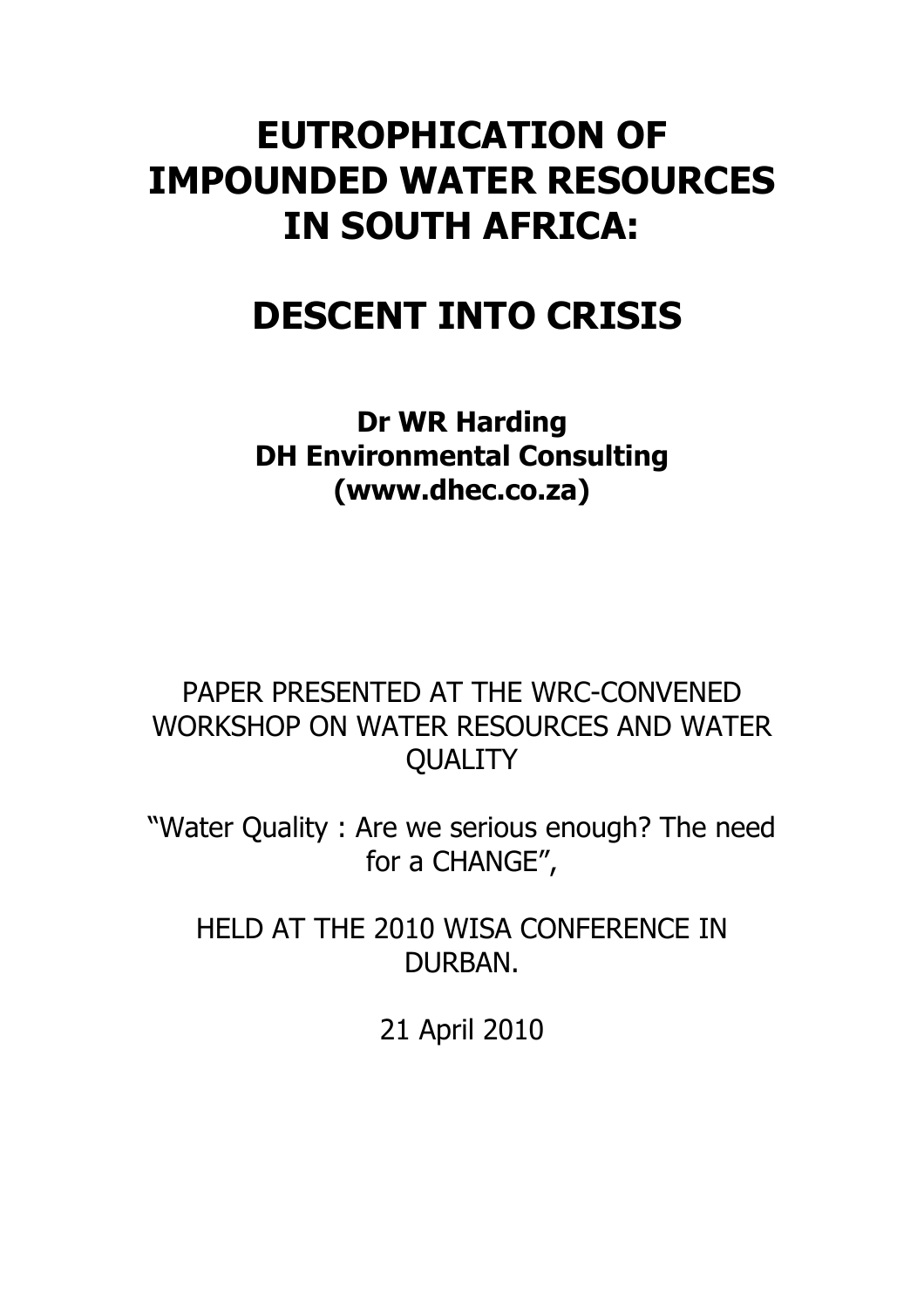#### **EUTROPHICATION OF IMPOUNDED WATER RESOURCES IN SOUTH AFRICA: DESCENT INTO CRISIS**

## **Dr W R Harding, Professional Limnologist / Certified Lake Manager (USA) DH Environmental Consulting (DHEC)**

**info@dhec.co.za**

## **INTRODUCTION**

South Africa faces an escalating water crisis, posed by the rapidly-worsening quality of our dams. The problem is by no means new or unknown. The crisis has existed at regional level (Gauteng) for the past decade and in certain dams at local level for 30 years or longer. Despite having been aware of the problem since the 1970s, the Department of Water Affairs (DWA) has made no demonstrable efforts to meaningfully address it. To the contrary, the so-called ''controls" that the DWA has in place have allowed the problem to worsen significantly – this despite warnings of three decades ago that the controls were fundamentally flawed (see elsewhere in this document). This situation is untenable in a country that has a significant dependence on raw potable, livestock and irrigation water stored in dams. The development of relevant skills and expertise to both assess and manage the problem has been almost entirely neglected.

While this presentation addresses the issue of eutrophication in reservoir lakes (= dams, impoundments, man-made lakes), there is an equally-problematical situation extant in various major rivers (e.g. Orange, Vaal, Harts, Umgeni, Berg, Buffalo, Breede and Crocodile, to name but a few).

This short presentation cannot address the underlying issues in detail but merely intends to highlight the fundamental shortcomings of an almost non-existent eutrophication management structure. It assumes that the reader of this document has a reasonable understanding of eutrophication, - i.e. that the availability of plant nutrients (nitrogen and – particularly – phosphorus) in excess of an 'assimilable' threshold, result in the overdevelopment of plant biomass, most commonly blue-green algae (cyanobacteria). The process of nutrient enrichment towards problem (elevated) trophic states is slow and insidious, with problems often only becoming apparent a considerable time after onset of pollution. Assuming that the attenuation of loads is effective, the restoration period may be as long as ten to fifteen years.

Eutrophication (the cause) is most commonly characterized by the symptom of algal overgrowth. However this is merely one obvious symptom. Less obvious are ecosystem degradation and other health-related water quality issues that typically exist in concert with increased biomass – this obvious from the common source of the problem – human wastewater effluents, a problem now worsened by failing treatment infrastructure (see **Box**).

It is to be emphasized that the problem is of national import and not simply that of the DWA – i.e. it is a problem that lies directly with Central Government – spanning at responsibility level the Departments of Water Affairs, Health, Agriculture, Trade and Industry and Tourism. South Africa's economy, as well as the ability to ensure human and animal health, is centered on the quality of water available to the nation. The DWA has shown, through its sustained inaction, that it is incapable of recognizing this problem. If it has been recognized – and there is no reason why it should not have been – then the Department is arguably guilty of wilful ignorance and of placing both the nation's resources and its people at considerable and unnecessary risk. This is in conflict with both the Constitutional protections that are in place and the Water Act.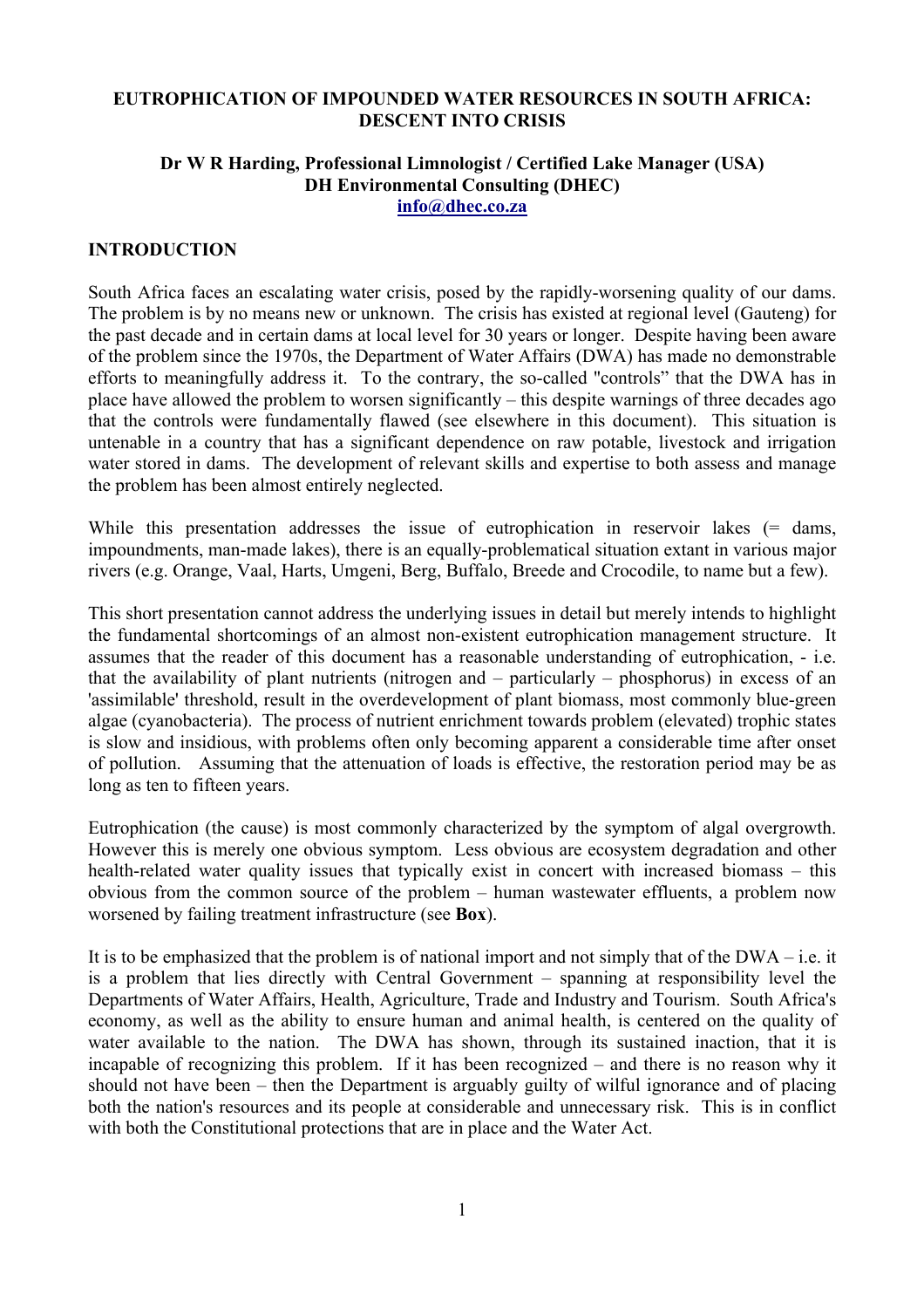This document incorporates some opinions of the writer but the majority of the statements made can be substantiated. Any opinions are derived from many years of personal contact with water issues in the South African industrial, local government and private sectors. This document serves as the basis for a detailed presentation to be delivered at SIL2010 during August in Cape Town. The content is intended to serve as constructive criticism and it is hoped that it will be received in this light.

| <b>PROVINCE</b>   | % WWTWs with<br>non-compliant<br>effluent | % WWTWs with<br>unknown flows or<br>flows that exceed<br>design capacity |
|-------------------|-------------------------------------------|--------------------------------------------------------------------------|
| <b>Free State</b> | 99                                        | 77                                                                       |
| Northern Cape     | 96                                        | 87                                                                       |
| Eastern Cape      | 89                                        | 95                                                                       |
| Gauteng           | 67                                        | 84                                                                       |
| Limpopo           | 95                                        | 95                                                                       |
| North West        | 100                                       | 95                                                                       |
| Western Cape      | 19                                        | 29                                                                       |
| Mpumalanga        | 90                                        | 89                                                                       |
| KwaZulu Natal     | 77                                        | 50                                                                       |

**Box**: Extent of failing wastewater treatment capacity across South Africa.

The author is more than willing to debate any issues contained in this document.

### **THE PROBLEM – CAUSES AND CONSEQUENCES**

1. Nature and extent of the problem

Conservatively, 35% of South Africa's impounded water resources are seriously impaired (eutrophic to hypertrophic); a further 20-30% are incipiently problematical. All of the major impoundments in the economic heartland of the country, Gauteng, are grossly impaired. The full extent of the problem is unknown as no systematic comprehensive spatial surveys have been conducted. The problem of exposure to eutrophic water will be acute in the vast rural areas where people have no choice but to drink whatever is directly obtainable from the river or waterhole. For a nation where so many people are already compromised by the TB-HIV-AIDs pandemic, there is little hope when the basic water resources present an additional challenge to human health.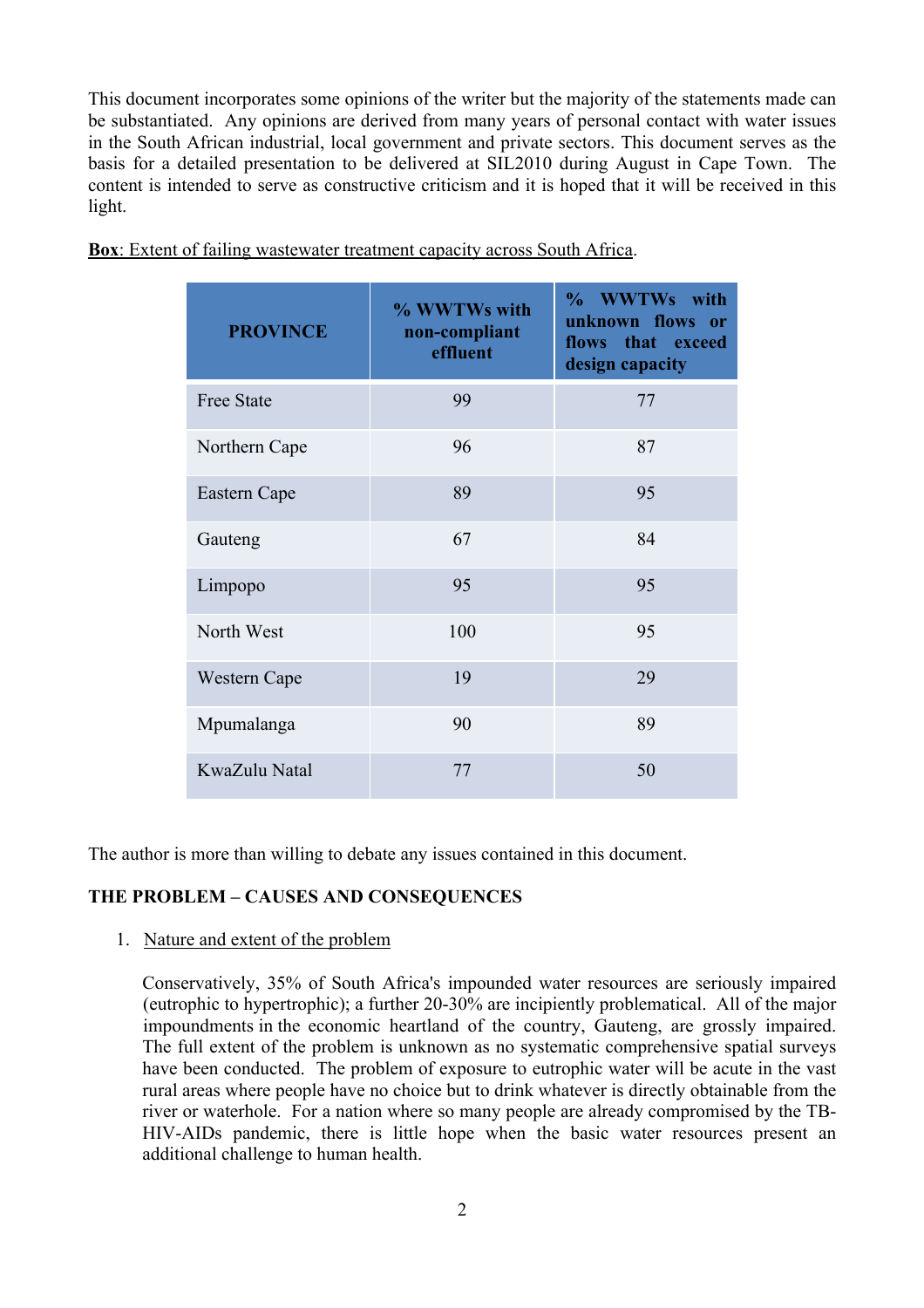In most cases, especially in the inland areas, the pollution problems are point-source discharges of wastewater effluents. Accordingly, the cause has been both obvious and manageable for a long time, yet it has been ignored. Other waters, as a consequence of their background (catchment background) nutrient loadings, are already at the threshold where very small anthropogenic impacts will negatively tip their trophic state. Very few, if any, management practices are available in such cases. Biomanipulation, (adjustment of the food web structure to benefit algal grazers) is not a viable option in reservoirs as it is in some natural lakes systems overseas – but is likely to provide benefit for imbalances in foodweb pressures caused by the overdevelopment of undesirable biota.

The extent to which extant nutrient loadings to the country's major impoundments should be reduced has been provisionally determined (WRC, 2008). This ranges from 25-85% - with reductions in excess of 70% typically required in order to meet desired management targets.

- 2. The problem is exacerbated by:
	- 2.1 The lack of DWA department or directorate of Reservoir Management, staffed or informed by experienced limnologists versed in the specifics of South African reservoirs. What national knowledge was developed during the 1970s and 80s has been allowed to deteriorate to insignificance.
	- 2.2 Non-attention to published warnings about the parlous state of South African limnology – for example a confidential report commissioned during the 1990s or the 2000 report by the WRC (the Walmsley report) – or the concern, also during the 1990s, raised via a resolution of the South African Society of Aquatic Scientists (SASAqS).
	- 2.3 The inability of the Water Research Commission (WRC) to draw public or official attention to problem issues that their research has identified – this being against their mandate and the obvious cooperative governance relationship with the primary recipient of WRC research – the DWA. This is a non-sensical relationship given that WRC research is funded by public money derived from a levy on the sale of water. The derivation of the wastewater pollution loads to key dams is a case in point. Additionally, there has been total disregard of recommendations made in their (WRC) commissioned review of 'contemporary reservoir limnology' as recently as 2006.
	- 2.4 Over-attention, since the late 1980's or early 1990's, to river ecology without comparable efforts in the linked fields of impoundments, wetlands or estuaries (the latter only recently being attended to – although the work done for wetlands has simply rehashed excellent methods and approaches previously available from other countries – rather than simply adopting same and moving immediately to local and regional specifics of wetland functional biology. The singular focus on rivers has been in direct conflict with the intentions of the Water Act, namely that an holistic, source-to-sea approach be adopted from the outset. The DWA's RDM Office is largely responsible for this lack of appropriate oversight. The blatant oversight of the fact that many rivers are impounded, and the quality of their downstream flows is influenced correspondingly, is indicative. Notions of water quality improvement during impoundment have never been substantiated (in the medium-term time horizon) under local conditions.
	- 2.5 An inability or unwillingness of the remnant SA limnological fraternity to work in concert with each other and to collaborate in pursuit of a greater goal. Furthermore, the disinclination of the country's professional aquatic sciences body, SASAqS, to associate with the world's premier international limnology meeting – SIL2010, to be held in Cape Town – perhaps illustrates this – as well as the dominant influence of river biologists in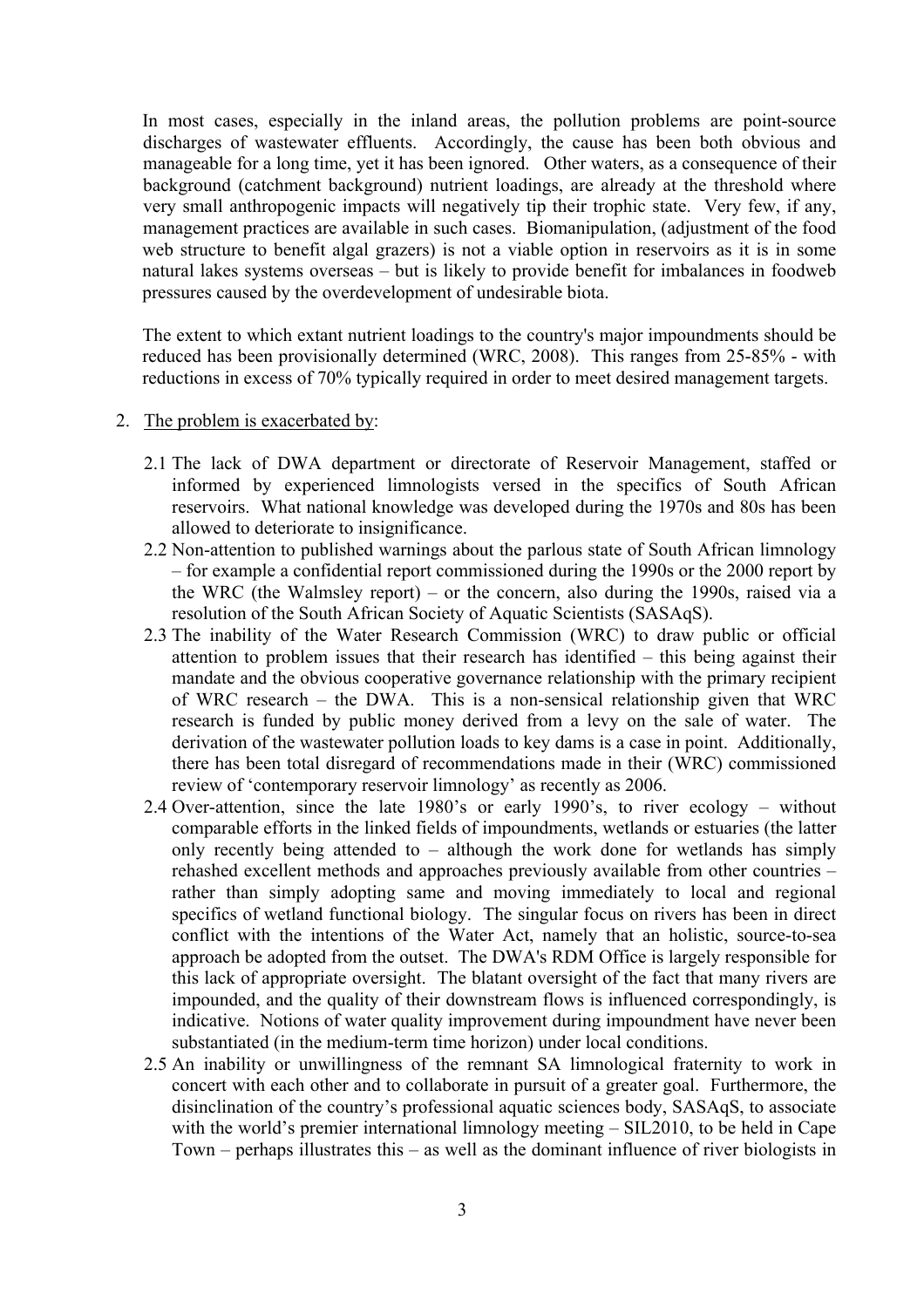SA aquatic sciences. Although there are some SIL members in this country, local SIL representatives have for years done absolutely nothing to form a limnological "chapter" (here it must be conceded that as long as the national department continues to ignore the problem it will be impossible to develop South African limnological science to any meaningful degree).

- 2.6 A lack of effective protective controls or instruments.
	- The 1 mg/l Phosphate Standard is completely useless and has not been revised or revisited since its promulgation during the 1980s. In additional hereto, the implied allowance for this concentration of nutrient to be conveyed to dams via rivers is orders of magnitude above the phosphorus level  $(20 \mu g$  P per liter) at which riverine ecosystem damage is known to occur. Although the DWA maintains that this standard is being "reviewed", this writer is not aware of any South African limnologists of any standing being associated therewith.
	- The so-called Phosphorus Management Objective for reservoir lakes, PMO, sets a target management level of  $130 \mu$ g per liter. This has no limnological validity and is more than twice the identified level at which South African reservoirs begin to evidence an increased frequency of eutrophication-related problems. The origin of this number is unclear and if maintained will simply allow all dams to become degraded. The true maximum value to ensure a mesotrophic condition is only 55  $\mu$ g per liter.
	- A sustained tendency by the DWA to grant exemptions for the exceedance of wastewater discharge limits – the fallacy of this heightened by the fact that both the (DWA) General and Special Standards have no foundation in ecosystem functional needs or provide any protection against eutrophication.
- 2.5 Resort to First World management controls completely juxtaposed with the burgeoning failure of wastewater and effluent disposal infrastructures and the need to seek Africa-relevant solutions. The DWA's RDM office continues to develop increasingly sophisticated and expensive (to apply) assessment techniques for rivers. These are well-intended but have no application value given the prevailing worsening water quality and the lack of stringent source controls targeting pollution sources (e.g. wastewater treatment plants).
- 2.6 A perceived inclination by the DWA to wilfully ignore and marginalize those individuals who highlight problems related to DWA's ambit of responsibility – this perceived as an attack on the Department (multiple personal experiences plus the reports of others support this opinion). Added to this is a reluctance by DWA staffers, who know better, to speak out about identified issues, presumably in fear of their job security. The Hartbeespoort Dam Metsiame Project is a classic example of where this tendency has been exploited to the extreme by petty officialdom.
- 2.7 Wastewater effluents form a desired volumetric component of the total annual inflows to many inland dams. The obvious threat to the quality of impounded water has been 'informally' countered by water treatment engineers on the premise that "if the water quality gets worse, we will simply increase the treatment process". Allied to this was the notion created by the DWA that eutrophication would 'never become a problem in South Africa' – a perception created by a paper published by DWA researchers in the 1980s – despite strong professional opinion to the contrary. During 1988 this writer was informed by a senior DWA official that eutrophication would never occur in the Western Cape because of the 'brown [humic-stained] water! Within four years of this statement both the Voelvlei and Theewaterskloof dams exceeded their nutrient tipping-point threshholds and became cyanobacterially-dominated. Additionally, the largest ever loss of cattle occurred in the Kareedouw district, in pH 4 humic water! These arguments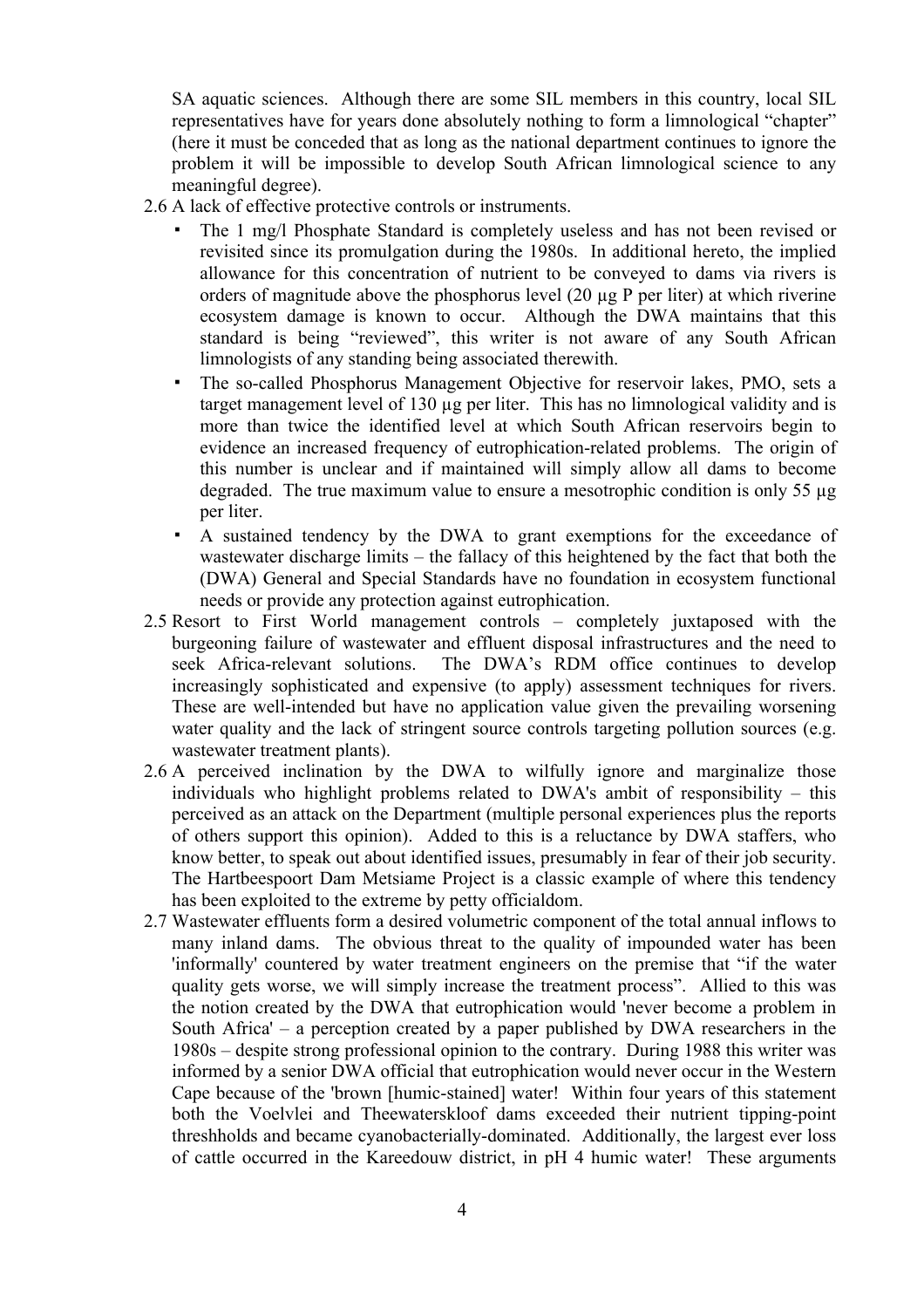have no validity and emanate from myths and legends created by ill-informed individuals – sometimes supported by scientists operating outside of their comfort zone.

- 2.8 There is a long-standing perception amongst certain DWA staffers that the cost of attenuating eutrophication loads would be overwhelming to the economy. While cost numbers touted by these officials are entirely spurious, there has been no attempt to accurately quantify the costs – even at Gauteng level where a serious water quality crisis has been in existence for some time. Evidence suggested by a (private) costing for the Roodeplaat Dam's Zeekoegat Sewage Works indicates that upgrading to reduce phosphorus loads to acceptable levels may not be as high as previously thought. It is true, however, that the task will be daunting but the longer the problem is left to fester, the greater the cost will become – and, in all likelihood, eclipse the Eskom saga by an order of magnitude. This would cripple the economy. Alternative energy sources can be used to counter electricity 'deficits' – but no such alternatives exist for water – apart from energy-costly desalination – an approach that is totally impractical for water needs in the interior economic heartland..
- 2.9 An overwhelming tendency to concentrate on symptomatics (e.g. cyanobacteria) and cosmetic alleviations (plant biomass removal), rather than address the root cause (nutrient loading). This farcical approach has been in practice at Hartbeespoort Dam for many years and appears to be founded on little more than public relations exercises to divert attention from the problem.
- 2.10 The inability of the DWA's Directorate of Resource Quality Services (RQS) to retain and develop and expand in-house limnological skills.
- 2.11 The absence of a national limnological 'Centre of Excellence & Information' serves to isolate municipalities from informed advice and others and forces them to seek their own solutions, in many cases ill-advised or desperate attempts to utilize "silver bullet" products. Offers to provide a specialized limnological training course for DWA personnel have, since 2005, been ignored by the Department.
- 2.12 No proper limnological training courses are or have been offered in South Africa. Limnology is not a 'taught' subject at any South African tertiary institution. This despite the dependence of the country on water stored in dams. This coupled with the lack of any related career opportunities has effectively precluded the recruitment of any new skills to the profession. Equally so it has proven near impossible to attract foreign researchers, this exacerbated by the inability to use WRC and NRF or similar funds for this purpose. Thus the opportunity for mentorship and skills transfer has not been created.
- 2.13 The bulk of the limnological skills built up at great expense during the 1970s and 80s has been lost – with those specialists either leaving the country or re-equipping themselves in another field. In this fashion human experience and memory capital has been lost. Additionally, there has been no maintenance of "currency" of skills other than within a handful of specialists mostly in private practice or retired.
- 2.14 The lack of retention of skills and the loss of national and regionally-specific experience (human capital) has resulted in newcomers to this field of aquatic sciences often utilizing or deferring to outdated or irrelevant understanding or conclusions. This has proved to be a setback as the reinvention of "knowledge wheels" is repeated on a regular basis – without due consideration of functional biology issues ("ego-system management as opposed to ecosystem management).
- 2.15 There has been no attempt to form a "knowledge colloquium" of retired or otherwise inactive South African limnologists – in an effort to retain and convey skills, knowledge and experience to a new generation of South African reservoir managers – before this resource is completely lost.